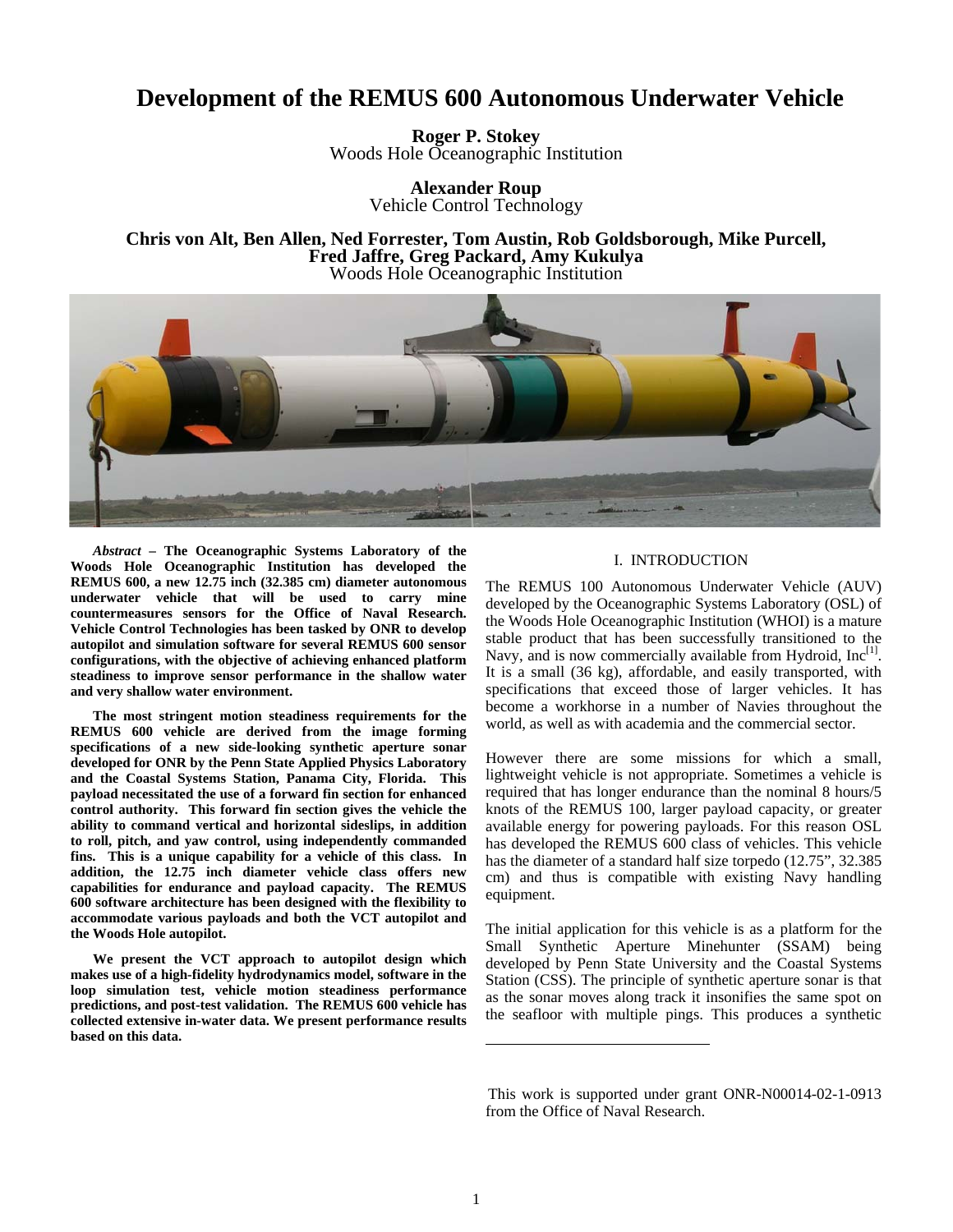array equal to the distance traveled. By coherently merging the data from all the pings, an image with improved along-track resolution is created. In order coherently merge the data, it is essential that the motion of the platform be accurately measured and that perturbances be minimized $[2,3]$ . In the turbulent near shore mine counter measure regime, this represents a rather extreme challenge. Thus one of the key goals in the design of this system was to make it a suitable platform for this work.

# II. BACKGROUND

The Oceanographic Systems Lab has developed an extensive family of AUVs, from the small, 36kg REMUS 100, to the 700 kg REMUS 6000.

REMUS VARIANTS

| Type              | Weight           | Depth Rating |  |
|-------------------|------------------|--------------|--|
| <b>REMUS 100</b>  | $36 \text{ kg}$  | 100 Meters   |  |
| <b>REMUS 600</b>  | 200kg            | 600 Meters   |  |
| <b>REMUS 6000</b> | 700 kg           | 6000 Meters  |  |
| <b>REMUS TIV</b>  | $270 \text{ kg}$ | 450 Meters   |  |
|                   |                  |              |  |



The REMUS Family

The original REMUS 100 (shown in the foreground) weighs about 36 kg, and has been licensed commercially to Hydroid, Inc. Over 80 have been produced in a variety of configurations that include forward and side look sonars, video and electronic still cameras, modems, inertial navigation systems, GPS, and numerous environmental sensors. It has proven to be a reliable and adaptable workhorse.

Behind that is shown the "Tunnel Inspection Vehicle" (TIV) which was built to survey the 4 meter diameter Delaware-West Rondout Aqueduct for the New York City Department of Environmental Protection. This vehicle surveyed the entire 72 kilometer aqueduct, which provides over 60% of the water for the city of New York, in a single 15 hour mission, and took over 200 thousand high resolution images, providing 100% coverage of the system.

The largest of the four vehicles shown is the full ocean depth (6000 meter) rated REMUS 6000. Two of these vehicles have already been delivered to the U.S. Naval Oceanographic Office, with a third under construction. These reliable vehicles



REMUS 6000 Launch and Recovery System

have already performed over 160 missions in very deep water, and have dramatically cut the survey time and costs with respect to towed systems. The associated launch and recovery system, also designed and built by WHOI has allowed operations in conditions as rough as sea state 5 (3 meter waves).

The REMUS 600 (shown in the back), provides a more moderate depth capability, but allows very large payloads and/or endurance. The SSAM payload for example, weighs 87 kilograms, and requires about 150 watts hotel; considerably more power when transmitting. A single battery module

provides over 5400 watt-hours of energy. By using the available payload space (i.e. by removing the SSAM), two additional battery modules can be added. This vehicle configuration would have sufficient endurance for several days operation. This would allow operations in excess of 280 nautical miles; enough to transit to the edge of the continental shelf and back. A demonstration of that capability is planned for later this year. Also under development for the Naval Oceanographic Office is a titanium version rated for 3000 meters with a launch and recovery system similar to the one shown for the REMUS 6000.

#### III. FEATURES

The new REMUS 600 vehicle is equipped with a Kearfott KN-4902 Inertial Navigation System (INS). This ring laser gyro based system is fully integrated with the long baseline (LBL) acoustic navigation system available on all REMUS variants. The vehicle is also capable of operating using a standard "REMUS" navigation system. An up-down looking 1200 KHz RDI ADCP provides altitude and bottom velocity information. A tail mounted antenna provides GPS input, WIFI connectivity at ranges up to 1 kilometer, and an Iridium satellite link. The Iridium link is ideally suited for long range operations, since it enables the vehicle to periodically "phone home" from any location on the planet. In addition, the vehicle is equipped with a WHOI micro modem supporting the latest version of the Compact Control Language  $[5]$ . This allows real-time acoustic transmission of status and data to either the REMUS ranger (a small hand held tracking device) or to a modem equipped laptop. This not only facilitates tracking, it also allows confirmation that systems and the mission as a whole are proceeding as planned.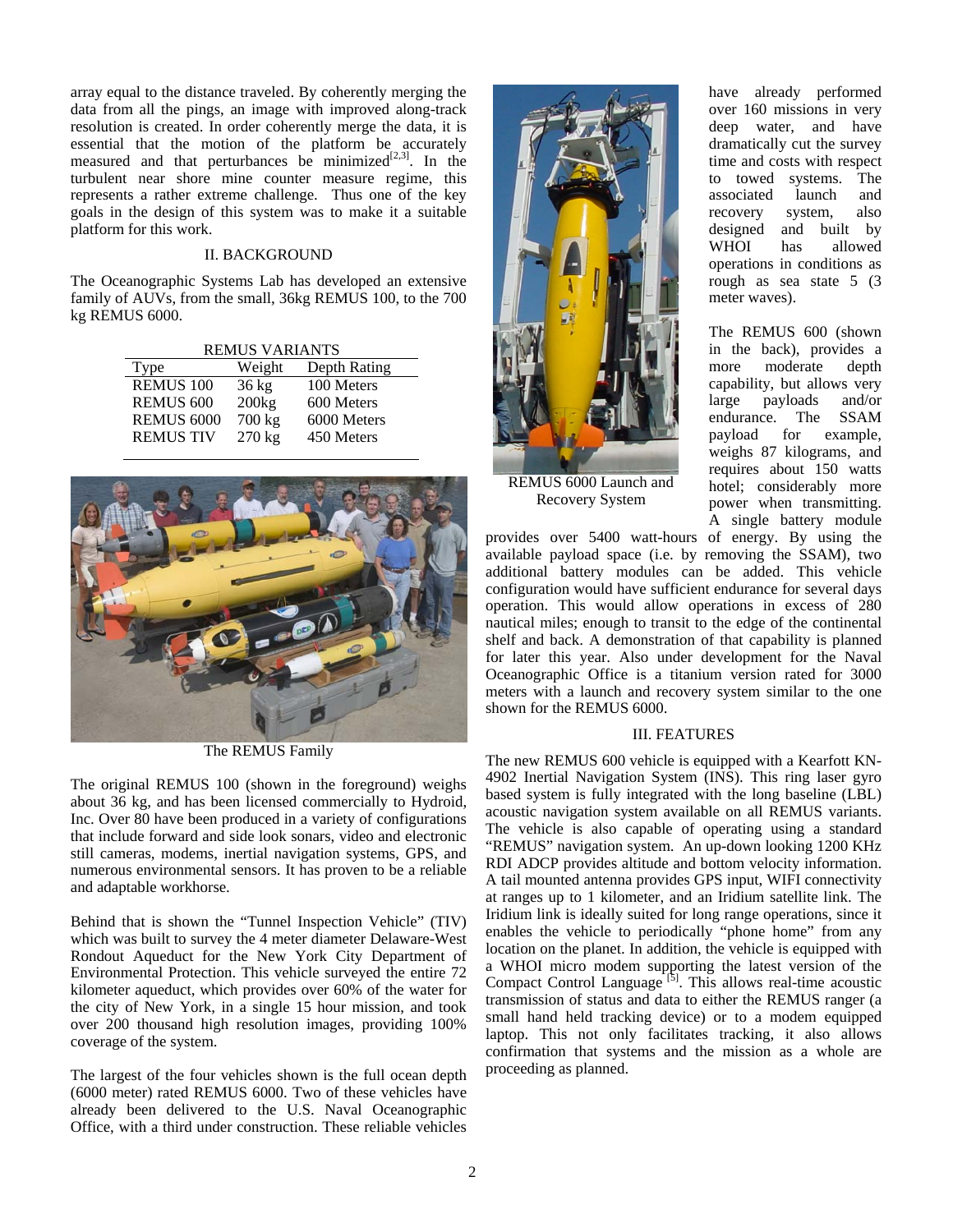

REMUS Vehicle Interface Program (VIP)

One of the vehicle's most important features is its compatibility with the existing REMUS fleet. This vehicle is based on the same mature software system used in its larger and smaller brethren. As a result, it leverages the developments and lessons from earlier systems, and thus the time in the water so essential to achieve a robust and reliable system is minimized. From a training perspective, individuals that operate one find they can operate any of the REMUS vehicles.

# IV. FIN CONTROL SYSTEM

The most unusual aspect of the system design is its fins. The vehicle is equipped with three aft fins in an inverted 'Y' configuration. A forward fin section, also with 3 fins in an inverted 'Y' configuration, can also be installed. The six highly responsive fins allow the vehicle to control not merely heading and depth, but additionally allow control of pitch and roll, as well as yaw, i.e. the vehicle can maintain a straight heading in a cross current, as opposed to crabbing down a track line. This alignment and stability is essential for optimizing the performance of a synthetic aperture sonar.



Inverted 'Y' Configured Tail Assembly



Forward fin assembly

The vehicle has two autopilot systems for operating the fins, each with an identical interface to the rest of the vehicle. The first is the "standard" REMUS control, extensively modified to take advantage of the enhanced capabilities of this vehicle. The second is an autopilot developed by Vehicle Control Technologies (VCT), of Reston, Virginia, a company that specializes in providing engineering and analytical expertise in the allied fields of control, simulation and guidance of hydrodynamic and aerodynamic vehicles. The use of two different controllers allowed WHOI to verify operation of the vehicle, the fin and thruster system, and the interface, independent of any scheduling conflicts with VCT's personnel. The vehicle can easily be switched between the two versions at a moments notice.

## V. VCT AUTOPILOT DEVELOPMENT

VCT uses a combination of hydrodynamic modeling, software in the loop simulation, performance predictions, as well as actual hardware tests to develop and validate their systems.

The vehicle characteristics used in the VCT developed simulations were modeled with hydrodynamic forces and moments computed for individual contributions from the body, the various fins, and the thruster. More than 240 vehicles have been designed or analyzed using this method of flow decomposition into component features which allows accuracy rivaling that of experimentally based approaches, but at much lower cost. The hydrodynamic model was used for non-linear time domain simulation, using actual autopilot code and accurate models of the vehicle sensor and actuator systems. In addition, a complex environmental model that took into account water depth, sea state, and water current was used to input disturbances. The fact that instantaneous effect of these disturbances varied at different points on the vehicle at each time step is included in the VCT developed model that was used. This exacting capability was critical to modeling the response of the vehicle in a seaway.



Fluid motion as a vehicle disturbance

The low level guidance and control software that was run in simulation was the same code that is run on the vehicle. The higher level supervisor functions were emulated as much as is practical, however the REMUS autopilot interface was sufficiently complex that the most expedient approach to software integration was debugging on the vehicle itself. However software in the loop simulation was invaluable in testing the dynamic control algorithms internal to the vehicle.

The standard REMUS vehicle uses a 9 Hz autopilot control loop. For this application the control loop speed was doubled to 18 Hz. Because other system latencies are low and the actuators have high bandwidth this reduced seaway disturbances by 50% in some cases.

The autopilot generates logical commands, which act on the five orthogonal axes easily controllable by the fins. These are: aileron (x rotation), elevator (y rotation), rudder (z rotation), y